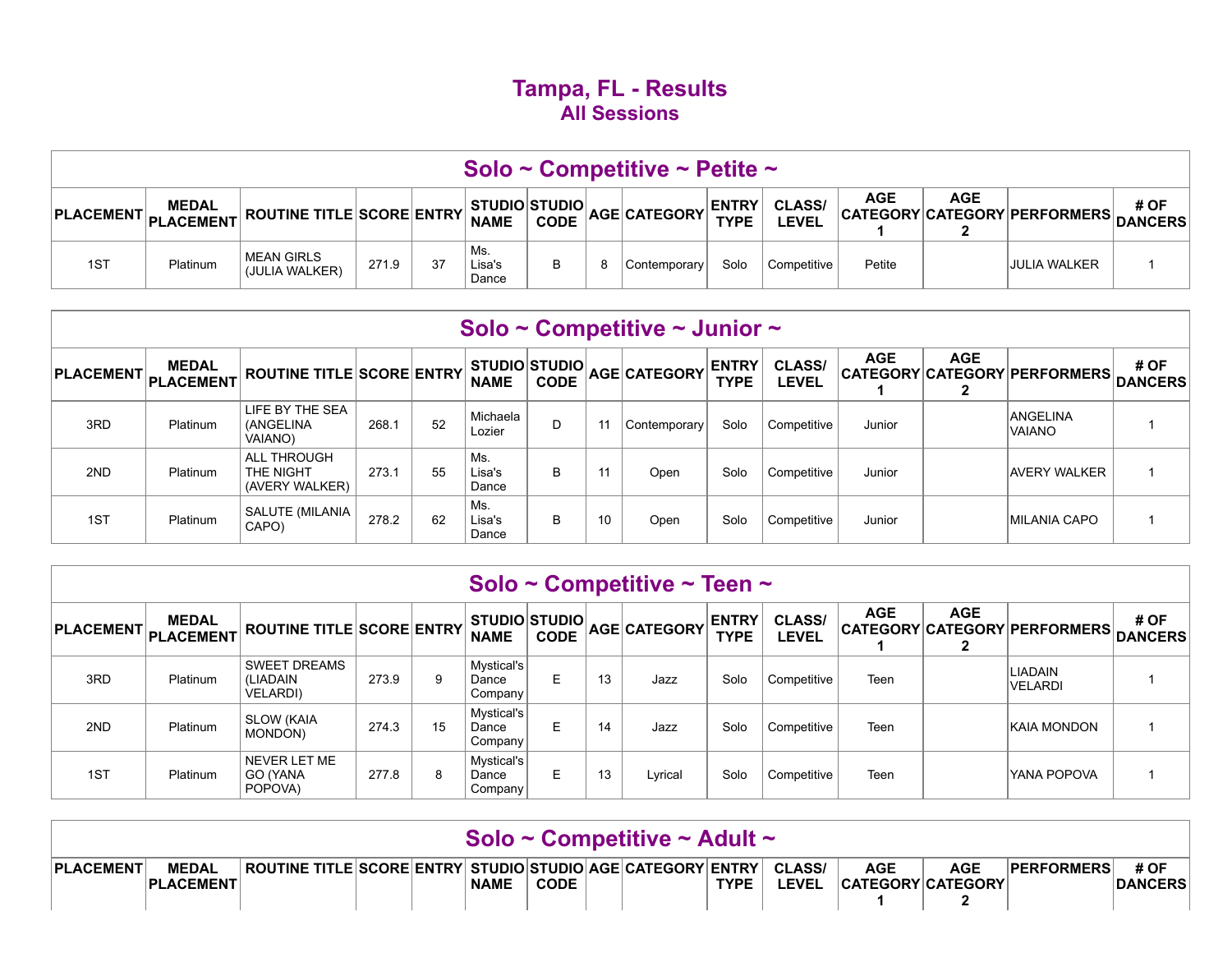| 1ST | Platinum | <b>UNFORGETTABLE</b><br>THING (TAMARA<br>WARD) | 274.2 | 20 | CADA |  | $\sim$<br>" | Jazz | Solo | Competitive | Adult |  | <b>TAMARA WARD</b> |  |
|-----|----------|------------------------------------------------|-------|----|------|--|-------------|------|------|-------------|-------|--|--------------------|--|
|-----|----------|------------------------------------------------|-------|----|------|--|-------------|------|------|-------------|-------|--|--------------------|--|

|                  |                           |                                             |       |    |                                |             |   | Solo ~ Performance ~ Mini ~ |                             |                               |            |                            |                                 |                        |
|------------------|---------------------------|---------------------------------------------|-------|----|--------------------------------|-------------|---|-----------------------------|-----------------------------|-------------------------------|------------|----------------------------|---------------------------------|------------------------|
| <b>PLACEMENT</b> | <b>MEDAL</b><br>PLACEMENT | <b>ROUTINE TITLE SCORE ENTRY</b>            |       |    | STUDIO STUDIO<br><b>NAME</b>   | <b>CODE</b> |   | AGE CATEGORY                | <b>ENTRY</b><br><b>TYPE</b> | <b>CLASS/</b><br><b>LEVEL</b> | <b>AGE</b> | <b>AGE</b><br>$\mathbf{2}$ | CATEGORY CATEGORY PERFORMERS    | # OF<br><b>DANCERS</b> |
| 5TH              | Platinum                  | NIGHTMARE (EVA<br>ROBLES)                   | 269.3 | 54 | Ms.<br>Lisa's<br>Dance         | B           | 5 | Open                        | Solo                        | Performance                   | Mini       |                            | <b>EVA ROBLES</b>               |                        |
| 4TH              | Platinum                  | THE GIRL I MEAN<br>TO BE (JAELYNN<br>FICCA) | 270.7 | 36 | Ms.<br>Lisa's<br>Dance         | B           | 5 | Lyrical                     | Solo                        | Performance                   | Mini       |                            | <b>JAELYNN FICCA</b>            |                        |
| 3RD              | Platinum                  | <b>BABY MINE (KATE</b><br>SKIPPER)          | 272.4 | 56 | Mystical's<br>Dance<br>Company | E           | 6 | Lyrical                     | Solo                        | Performance                   | Mini       |                            | <b>KATE SKIPPER</b>             |                        |
| 2ND              | Platinum                  | <b>J'ADORE PARIS</b><br>(BELLA BENSON)      | 275.7 | 47 | Ms.<br>Lisa's<br>Dance         | B           | 5 | Musical<br>Theater          | Solo                        | <b>Performance</b>            | Mini       |                            | <b>BELLA BENSON</b>             |                        |
| 1ST              | Platinum                  | STORY OF MY<br>LIFE (REAGAN<br>ANTHONY)     | 279.5 | 34 | Ms.<br>Lisa's<br>Dance         | B           | 5 | Lyrical                     | Solo                        | Performance                   | Mini       |                            | <b>REAGAN</b><br><b>ANTHONY</b> |                        |

|                  |                           |                                                             |       |    |                                |             |                | Solo ~ Performance ~ Petite ~ |                             |                               |            |                            |                                    |                        |
|------------------|---------------------------|-------------------------------------------------------------|-------|----|--------------------------------|-------------|----------------|-------------------------------|-----------------------------|-------------------------------|------------|----------------------------|------------------------------------|------------------------|
| <b>PLACEMENT</b> | <b>MEDAL</b><br>PLACEMENT | <b>ROUTINE TITLE SCORE ENTRY</b>                            |       |    | STUDIO STUDIO<br><b>NAME</b>   | <b>CODE</b> |                | AGE CATEGORY                  | <b>ENTRY</b><br><b>TYPE</b> | <b>CLASS/</b><br><b>LEVEL</b> | <b>AGE</b> | <b>AGE</b><br>$\mathbf{2}$ | CATEGORY CATEGORY PERFORMERS       | # OF<br><b>DANCERS</b> |
| 5TH              | Platinum                  | <b>ISTANBUL (RILEY</b><br>OBRIEN)                           | 269.6 | 43 | Ms.<br>Lisa's<br>Dance         | B           | $\overline{7}$ | Open                          | Solo                        | Performance                   | Petite     |                            | <b>RILEY OBRIEN</b>                |                        |
| 4TH              | Platinum                  | HOW DO I LOOK?<br><b>(KIRSYN)</b><br>REYHER)                | 269.6 | 60 | Mystical's<br>Dance<br>Company | E           | 9              | Jazz                          | Solo                        | Performance                   | Petite     |                            | KIRSYN<br><b>REYHER</b>            |                        |
| 3RD              | Platinum                  | <b>DANCING WITH</b><br>YOUR GHOST<br>(ISYSS<br>FITZPATRICK) | 269.8 | 41 | Michaela<br>Lozier             | D.          | 9              | Contemporary                  | Solo                        | Performance                   | Petite     |                            | <b>ISYSS</b><br><b>FITZPATRICK</b> |                        |
| 2ND              | Platinum                  | <b>MARY DID YOU</b><br>KNOW?<br>(KADANCE<br>DRAWDY)         | 270.7 | 63 | Drawdy's<br>Dance<br>School    | G           | $\overline{7}$ | Lyrical                       | Solo                        | Performance                   | Petite     |                            | KADANCE<br><b>DRAWDY</b>           |                        |
| 1ST              | Platinum                  | <b>CONFIDENT</b><br>(AINSLEE CREEL)                         | 273.1 | 51 | Drawdy's<br>Dance<br>School    | G           | $\overline{7}$ | Jazz                          | Solo                        | Performance                   | Petite     |                            | <b>AINSLEE CREEL</b>               |                        |

|                  |              |                                                                      |  |  | Solo ~ Performance ~ Junior ~ |  |            |            |                   |      |
|------------------|--------------|----------------------------------------------------------------------|--|--|-------------------------------|--|------------|------------|-------------------|------|
| <b>PLACEMENT</b> | <b>MEDAL</b> | ∣ROUTINE TITLE∣SCORE∣ENTRY∣ STUDIO∣STUDIO∣AGE∣CATEGORY∣ENTRY│ CLASS/ |  |  |                               |  | <b>AGE</b> | <b>AGE</b> | <b>PERFORMERS</b> | # OF |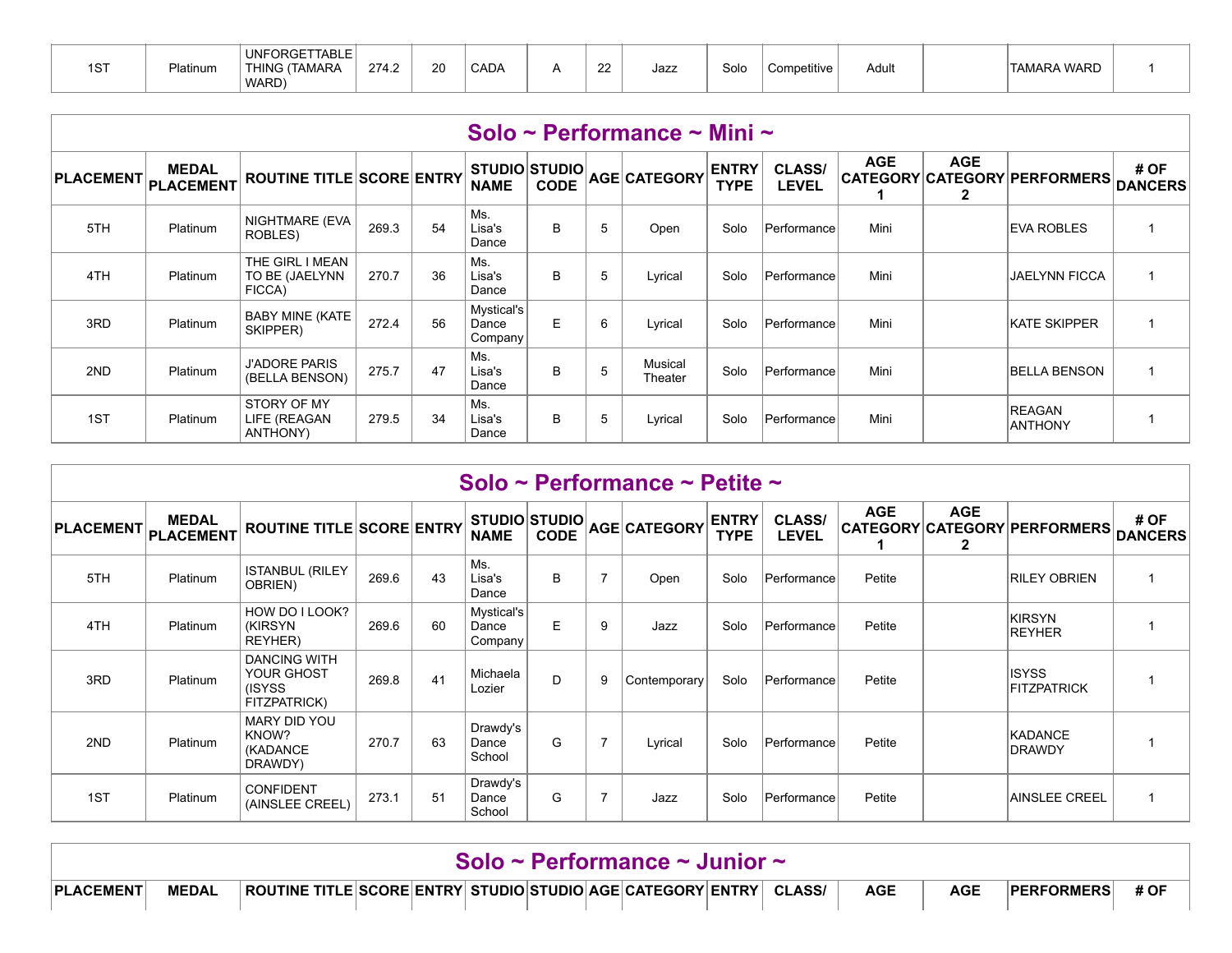|     | <b>PLACEMENT</b> |                                                                                |       |    | <b>NAME</b>                    | <b>CODE</b> |    |                    | <b>TYPE</b> | <b>LEVEL</b> |        | <b>CATEGORY CATEGORY</b> |                                     | <b>DANCERS</b> |
|-----|------------------|--------------------------------------------------------------------------------|-------|----|--------------------------------|-------------|----|--------------------|-------------|--------------|--------|--------------------------|-------------------------------------|----------------|
| 4TH | High Gold        | PON DE REPLAY<br>(LILY HARTLEY)                                                | 265.8 | 48 | Michaela<br>Lozier             | D           | 11 | Jazz               | Solo        | Performance  | Junior |                          | <b>LILY HARTLEY</b>                 |                |
| 3RD | Platinum         | <b>LOSE YOUR</b><br><b>HEAD (NATALIA</b><br>POWELL)                            | 271.3 | 50 | Mystical's<br>Dance<br>Company | E           | 11 | Musical<br>Theater | Solo        | Performancel | Junior |                          | <b>NATALIA</b><br><b>POWELL</b>     |                |
| 2ND | Platinum         | <b>FIREFLIES</b><br>(ADDISON<br>RICHARDSON)                                    | 271.6 | 39 | Ms.<br>Lisa's<br>Dance         | B           | 10 | Lyrical            | Solo        | Performance  | Junior |                          | <b>ADDISON</b><br><b>RICHARDSON</b> |                |
| 1ST | Platinum         | <b>SWEET LITTLE</b><br>UNFORGETTABLE<br><b>THING</b><br>(SAMANTHA<br>ESQUIVEL) | 273.9 | 46 | Mystical's<br>Dance<br>Company | E           | 11 | Jazz               | Solo        | Performance  | Junior |                          | <b>SAMANTHA</b><br><b>ESQUIVEL</b>  |                |

|                     |              |                                                       |       |    |                               |             |    | Solo ~ Performance ~ Teen ~ |                             |                               |            |            |                              |                        |
|---------------------|--------------|-------------------------------------------------------|-------|----|-------------------------------|-------------|----|-----------------------------|-----------------------------|-------------------------------|------------|------------|------------------------------|------------------------|
| PLACEMENT PLACEMENT | <b>MEDAL</b> | <b>ROUTINE TITLE SCORE ENTRY</b>                      |       |    | STUDIO STUDIO <br><b>NAME</b> | <b>CODE</b> |    | AGE CATEGORY                | <b>ENTRY</b><br><b>TYPE</b> | <b>CLASS/</b><br><b>LEVEL</b> | <b>AGE</b> | <b>AGE</b> | CATEGORY CATEGORY PERFORMERS | # OF<br><b>DANCERS</b> |
| 3RD                 | Platinum     | YOU SAY (ELLA<br>COLLERT)                             | 266.4 | 4  | Drawdy's<br>Dance<br>School   | G           | 15 | Contemporary                | Solo                        | Performance                   | Teen       |            | <b>ELLA COLLERT</b>          |                        |
| 2ND                 | Platinum     | <b>WHY SHOULD I</b><br><b>WORRY (BRYLEE</b><br>HUGAR) | 268.3 | 30 | Michaela<br>Lozier            | D           | 13 | Open                        | Solo                        | Performance                   | Teen       |            | <b>BRYLEE HUGAR</b>          |                        |
| 1ST                 | Platinum     | <b>FAIR ELISE</b><br>(DAVITTA WHITE)                  | 272.8 | 13 | Drawdy's<br>Dance<br>School   | G           | 14 | Open                        | Solo                        | Performance                   | Teen       |            | IDAVITTA WHITE               |                        |

|                  |                           |                                                       |       |    |                                     |             |    | Solo ~ Performance ~ Senior ~    |             |                               |            |                 |                                  |                        |
|------------------|---------------------------|-------------------------------------------------------|-------|----|-------------------------------------|-------------|----|----------------------------------|-------------|-------------------------------|------------|-----------------|----------------------------------|------------------------|
| <b>PLACEMENT</b> | <b>MEDAL</b><br>PLACEMENT | <b>ROUTINE TITLE SCORE ENTRY</b>                      |       |    | <b>STUDIO STUDIO</b><br><b>NAME</b> | <b>CODE</b> |    | ' AGE CATEGORY <sup> ENTRY</sup> | <b>TYPE</b> | <b>CLASS/</b><br><b>LEVEL</b> | <b>AGE</b> | <b>AGE</b><br>2 | CATEGORY CATEGORY PERFORMERS     | # OF<br><b>DANCERS</b> |
| 5TH              | High Gold                 | <b>SOMETHING</b><br>JUST LIKE THIS<br>(EMILY COLBURN) | 264.1 | 23 | Drawdy's<br>Dance<br>School         | G           | 18 | Lyrical                          | Solo        | Performance                   | Senior     |                 | EMILY COLBURN                    |                        |
| 4TH              | Platinum                  | RHYTHM OF THE<br>NIGHT (SERENA<br>SCHROLL)            | 266.3 | 26 | Mystical's<br>Dance<br>Company      | E.          | 16 | Tap                              | Solo        | Performance                   | Senior     |                 | <b>ISERENA</b><br><b>SCHROLL</b> |                        |
| 3RD              | Platinum                  | THE LITTLE<br><b>THINGS</b><br>(BRANDIE<br>MOORE)     | 268.7 | 24 | Mystical's<br>Dance<br>Company      | E.          | 16 | Jazz                             | Solo        | Performance                   | Senior     |                 | <b>BRANDIE</b><br><b>MOORE</b>   |                        |
| 2ND              | Platinum                  | <b>UNSTEADY</b><br>(MAKAYLA<br>EVANS)                 | 269.9 | 18 | Drawdy's<br>Dance<br>School         | G           | 18 | Contemporary                     | Solo        | Performance                   | Senior     |                 | <b>MAKAYLA</b><br><b>EVANS</b>   |                        |
| 1ST              | Platinum                  | FLY (RUBY<br><b>KEOUGHAN)</b>                         | 274.9 | 21 | Mystical's<br>Dance<br>Company      | E.          | 16 | Lyrical                          | Solo        | Performance                   | Senior     |                 | <b>RUBY</b><br><b>KEOUGHAN</b>   |                        |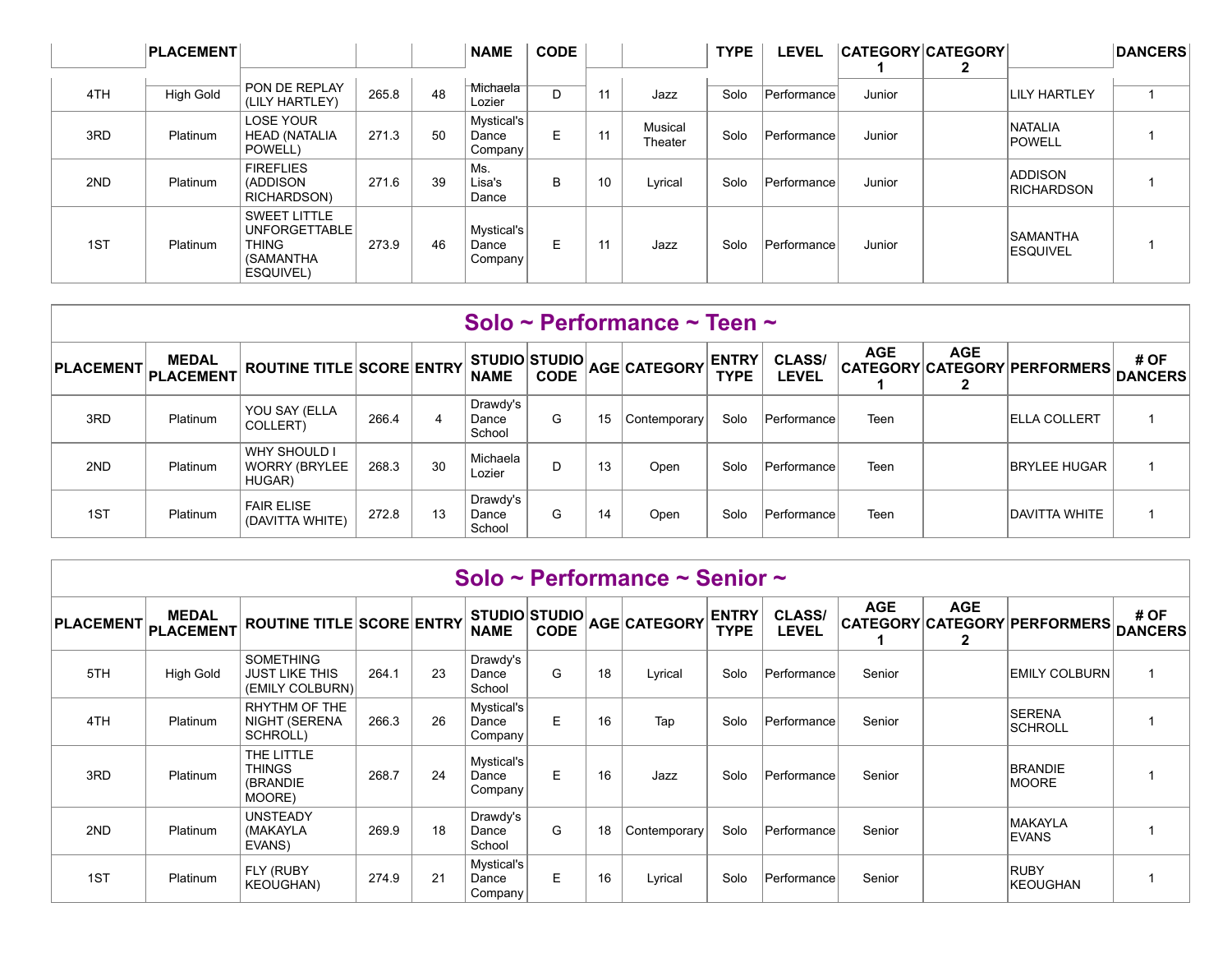|                  |                           |                                                              |       |    |                                        |             |    | Solo ~ Ultimate ~ Junior ~ |                             |                        |            |            |                              |                        |
|------------------|---------------------------|--------------------------------------------------------------|-------|----|----------------------------------------|-------------|----|----------------------------|-----------------------------|------------------------|------------|------------|------------------------------|------------------------|
| <b>PLACEMENT</b> | <b>MEDAL</b><br>PLACEMENT | <b>ROUTINE TITLE SCORE ENTRY</b>                             |       |    | STUDIO STUDIO <br><b>NAME</b>          | <b>CODE</b> |    | AGE CATEGORY               | <b>ENTRY</b><br><b>TYPE</b> | <b>CLASS/</b><br>LEVEL | <b>AGE</b> | <b>AGE</b> | CATEGORY CATEGORY PERFORMERS | # OF<br><b>DANCERS</b> |
| 2ND              | Platinum                  | MR. SANDMAN<br>(KATIE KELLOGG)                               | 279.4 | 38 | Ms.<br>Lisa's<br>Dance                 | B           | 11 | Contemporary               | Solo                        | Ultimate               | Junior     |            | KATIE KELLOGG                |                        |
| 1ST              | High Platinum             | <b>BREATH OF</b><br><b>FRESH AIR</b><br>(NATALIE<br>SWIGART) | 283   | 42 | $^{\mathrm{+}}$ Ms.<br>Lisa's<br>Dance | B           | 10 | Lyrical                    | Solo                        | Ultimate               | Junior     |            | NATALIE<br><b>SWIGART</b>    |                        |

|                  |                           |                                    |       |    |                                     |             |    | Solo ~ Ultimate ~ Teen ~ |                             |                               |            |                            |                              |                        |
|------------------|---------------------------|------------------------------------|-------|----|-------------------------------------|-------------|----|--------------------------|-----------------------------|-------------------------------|------------|----------------------------|------------------------------|------------------------|
| <b>PLACEMENT</b> | <b>MEDAL</b><br>PLACEMENT | <b>ROUTINE TITLE SCORE ENTRY</b>   |       |    | <b>STUDIO STUDIO</b><br><b>NAME</b> | <b>CODE</b> |    | AGE CATEGORY             | <b>ENTRY</b><br><b>TYPE</b> | <b>CLASS/</b><br><b>LEVEL</b> | <b>AGE</b> | <b>AGE</b><br>$\mathbf{2}$ | CATEGORY CATEGORY PERFORMERS | # OF<br><b>DANCERS</b> |
| 2ND              | Platinum                  | I GOTCHA (EVE<br>HARE)             | 270.3 | 10 | Art &<br>Soul<br>Dance<br>Company   | H           | 14 | Jazz                     | Solo                        | Ultimate                      | Teen       |                            | <b>EVE HARE</b>              |                        |
| 1ST              | High Platinum             | <b>TIGHTROPE</b><br>(KAYLA DOWNES) | 284.4 | 31 | Art &<br>Soul<br>Dance<br>Company   | H           | 15 | Tap                      | Solo                        | Ultimate                      | Teen       |                            | <b>KAYLA DOWNES</b>          |                        |

|     |                                                                                                                                                                                                                                                                                                        |                                  |       |    |                                |    |    | Solo ~ Ultimate ~ Senior ~ |      |          |        |  |                                |  |  |
|-----|--------------------------------------------------------------------------------------------------------------------------------------------------------------------------------------------------------------------------------------------------------------------------------------------------------|----------------------------------|-------|----|--------------------------------|----|----|----------------------------|------|----------|--------|--|--------------------------------|--|--|
|     | <b>AGE</b><br><b>AGE</b><br><b>CLASS/</b><br># OF<br><b>MEDAL</b><br><b>ENTRY</b><br><b>STUDIO STUDIO</b><br>AGE CATEGORY<br><b>ROUTINE TITLE SCORE ENTRY</b><br>PLACEMENT PLACEMENT <sup>I</sup><br>CATEGORY CATEGORY PERFORMERS DANCERS<br><b>CODE</b><br><b>NAME</b><br><b>TYPE</b><br><b>LEVEL</b> |                                  |       |    |                                |    |    |                            |      |          |        |  |                                |  |  |
| 2ND | High Platinum                                                                                                                                                                                                                                                                                          | ROCK WITH YOU<br>(KAITLYN HALEY) | 284.4 | 14 | Mystical's<br>Dance<br>Company | E  | 17 | Jazz                       | Solo | Ultimate | Senior |  | <b>KAITLYN HALEY</b>           |  |  |
| 1ST | Ultimate<br>Diamond                                                                                                                                                                                                                                                                                    | <b>SUN (CODY)</b><br>TORRANCE)   | 293.2 | 27 | Mystical's<br>Dance<br>Company | E. |    | Contemporary               | Solo | Ultimate | Senior |  | <b>CODY</b><br><b>TORRANCE</b> |  |  |

|     |                                                                                                                                                                                                 |             |       |    |                        |  |   | Duet/Trio ~ Competitive ~ Petite ~ |  |                       |        |  |  |  |  |
|-----|-------------------------------------------------------------------------------------------------------------------------------------------------------------------------------------------------|-------------|-------|----|------------------------|--|---|------------------------------------|--|-----------------------|--------|--|--|--|--|
|     | <b>AGE</b><br><b>AGE</b><br>$\frac{1}{N}$ ROUTINE TITLE SCORE ENTRY NAME CODE AGE CATEGORY TYPE LEVEL<br># OF<br><b>MEDAL</b><br>CATEGORY CATEGORY PERFORMERS DANCERS<br>PLACEMENT PLACEMENT K' |             |       |    |                        |  |   |                                    |  |                       |        |  |  |  |  |
| 1ST | High Platinum                                                                                                                                                                                   | WILD HORSES | 282.3 | 65 | Ms.<br>Lisa's<br>Dance |  | 8 | Lvrical                            |  | Duet/Trio Competitive | Petite |  |  |  |  |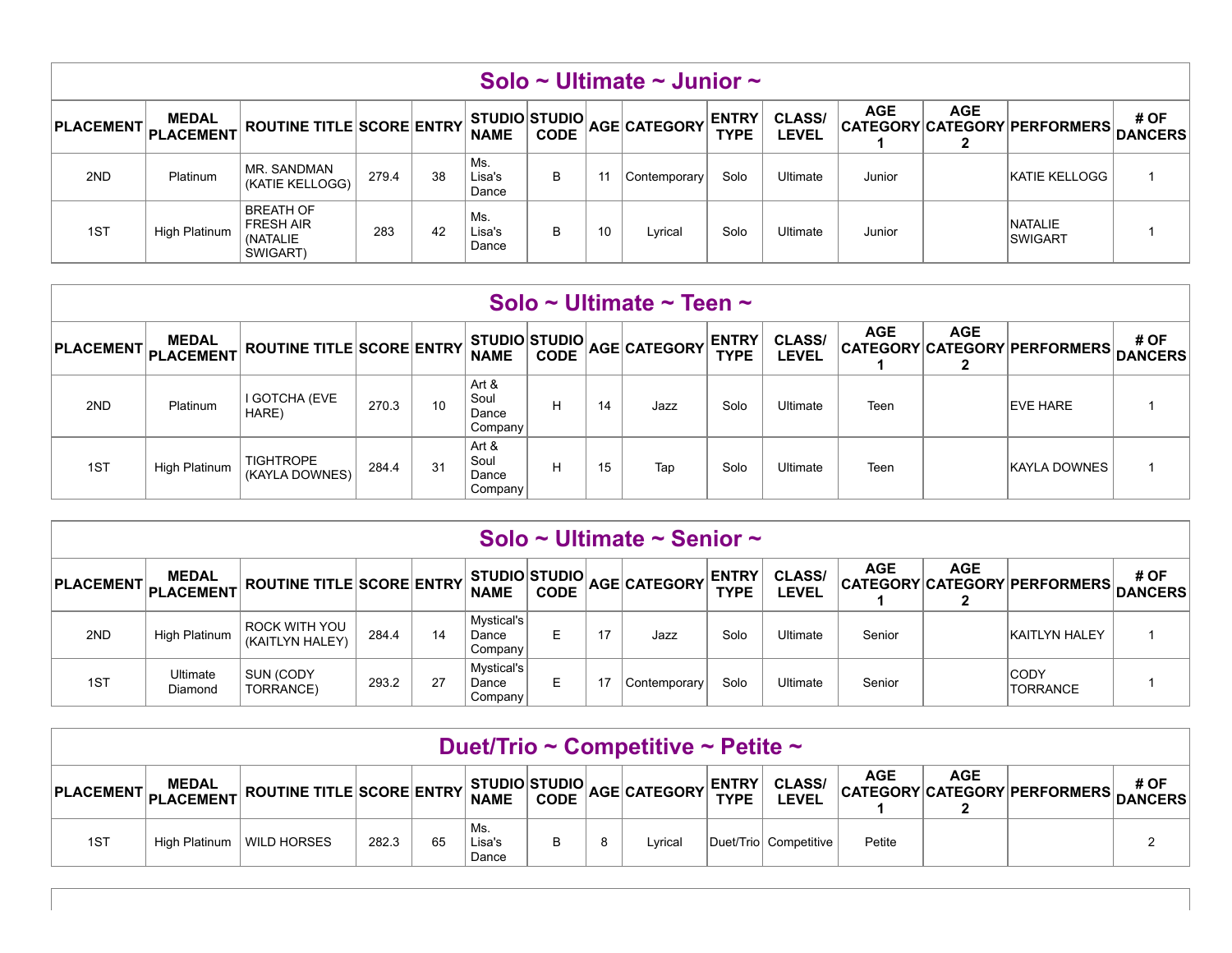## **Duet/Trio ~ Competitive ~ Teen ~**

|     | <b>MEDAL</b><br>rLACEMENT PLACEMENT NUU | $\mathbf{L}$ ROUTINE TITLE SCORE ENTRY NAME |       |    |                        |    | SANT CODE AGE CATEGORY ENTRY CLASS |                        | AGE  | <b>AGE</b> | CATEGORY CATEGORY PERFORMERS DANCERS | # OF |
|-----|-----------------------------------------|---------------------------------------------|-------|----|------------------------|----|------------------------------------|------------------------|------|------------|--------------------------------------|------|
| 1ST | Platinum                                | GROW AS WE GO                               | 271.7 | 28 | Ms.<br>Lisa's<br>Dance | 13 | Open                               | Duet/Triol Competitive | Teen |            |                                      |      |

## **Duet/Trio ~ Performance ~ Mini ~**

| PLACEMENT PLACEMENT NULL | <b>MEDAL</b>     | $\kappa$ ROUTINE TITLE SCORE ENTRY NAME |       |    |             |  | CODE AGE CATEGORY ENTRY ULL            | <b>CLASS/</b>         | AGE  | <b>AGE</b> | CATEGORY CATEGORY PERFORMERS DANCERS | # OF |
|--------------------------|------------------|-----------------------------------------|-------|----|-------------|--|----------------------------------------|-----------------------|------|------------|--------------------------------------|------|
| 2ND                      | <b>High Gold</b> | <b>TOMORROW</b>                         | 264.1 | 53 | <b>CADA</b> |  | Contemporary   Duet/Trio   Performance |                       | Mini |            |                                      |      |
| 1ST                      | High Gold        | <b>GIRLS AND</b><br><b>MIRRORS</b>      | 265.8 | 64 | <b>CADA</b> |  | Open                                   | Duet/Trio Performance | Mini |            |                                      |      |

|                                  |              |                                    |       |    |                             |             |                          | Duet/Trio ~ Performance ~ Petite ~ |                             |                               |            |            |                                      |      |
|----------------------------------|--------------|------------------------------------|-------|----|-----------------------------|-------------|--------------------------|------------------------------------|-----------------------------|-------------------------------|------------|------------|--------------------------------------|------|
| PLACEMENT PLACEMENT <sup>1</sup> | <b>MEDAL</b> | <b>ROUTINE TITLE SCORE ENTRY</b>   |       |    | <b>NAME</b>                 | <b>CODE</b> |                          | v STUDIO STUDIO AGE CATEGORY F     | <b>ENTRY</b><br><b>TYPE</b> | <b>CLASS/</b><br><b>LEVEL</b> | <b>AGE</b> | <b>AGE</b> | CATEGORY CATEGORY PERFORMERS DANCERS | # OF |
| 3RD                              | Platinum     | <b>BFF</b>                         | 268.9 | 35 | Ms.<br>Lisa's<br>Dance      | B           |                          | Musical<br>Theater                 |                             | Duet/TriolPerformancel        | Petite     |            |                                      | ົ    |
| 2ND                              | Platinum     | <b>HOW LONG WILL I</b><br>LOVE YOU | 273.6 | 45 | Michaela<br>Lozier          | D           | 8                        | Lyrical                            |                             | Duet/Trio Performance         | Petite     |            |                                      | ົ    |
| 1ST                              | Platinum     | <b>LEGS</b>                        | 275.3 | 59 | Drawdy's<br>Dance<br>School | G           | $\overline{\phantom{a}}$ | Jazz                               |                             | Duet/Trio Performance         | Petite     |            |                                      | ົ    |

|     |                                                                                                                                                                                                                                              |                |       |    |                             |   |                   | Duet/Trio ~ Performance ~ Junior ~     |  |                       |        |  |  |   |  |
|-----|----------------------------------------------------------------------------------------------------------------------------------------------------------------------------------------------------------------------------------------------|----------------|-------|----|-----------------------------|---|-------------------|----------------------------------------|--|-----------------------|--------|--|--|---|--|
|     | <b>AGE</b><br><b>AGE</b><br>STUDIO STUDIO AGE CATEGORY ENTRY<br># OF<br><b>CLASS/</b><br><b>MEDAL</b><br>CATEGORY CATEGORY PERFORMERS DANCERS<br>$^\dagger$ ROUTINE TITLE SCORE ENTRY ,<br>PLACEMENT PLACEMENT <sup>I"</sup><br><b>LEVEL</b> |                |       |    |                             |   |                   |                                        |  |                       |        |  |  |   |  |
| 2ND | Platinum                                                                                                                                                                                                                                     | FOR JUDE       | 269   | 61 | Michaela<br>Lozier          | D | $12 \overline{ }$ | Contemporary   Duet/Trio   Performance |  |                       | Junior |  |  | 3 |  |
| 1ST | Platinum                                                                                                                                                                                                                                     | <b>POPULAR</b> | 270.3 | 40 | Drawdy's<br>Dance<br>School | G | 12                | Musical<br>Theater                     |  | Duet/Trio Performance | Junior |  |  |   |  |

|                           |              |                                                                 |  |  | Duet/Trio ~ Performance ~ Teen ~ |                               |            |            |                                      |      |
|---------------------------|--------------|-----------------------------------------------------------------|--|--|----------------------------------|-------------------------------|------------|------------|--------------------------------------|------|
| PLACEMENT PLACEMENT NUW . | <b>MEDAL</b> | $\frac{1}{2}$ ROUTINE TITLE SCORE ENTRY NAME CODE $\frac{1}{2}$ |  |  | STUDIO AGE CATEGORY ENTRY        | <b>CLASS/</b><br><b>LEVEL</b> | <b>AGE</b> | <b>AGE</b> | CATEGORY CATEGORY PERFORMERS DANCERS | # OF |
|                           |              |                                                                 |  |  |                                  |                               |            |            |                                      |      |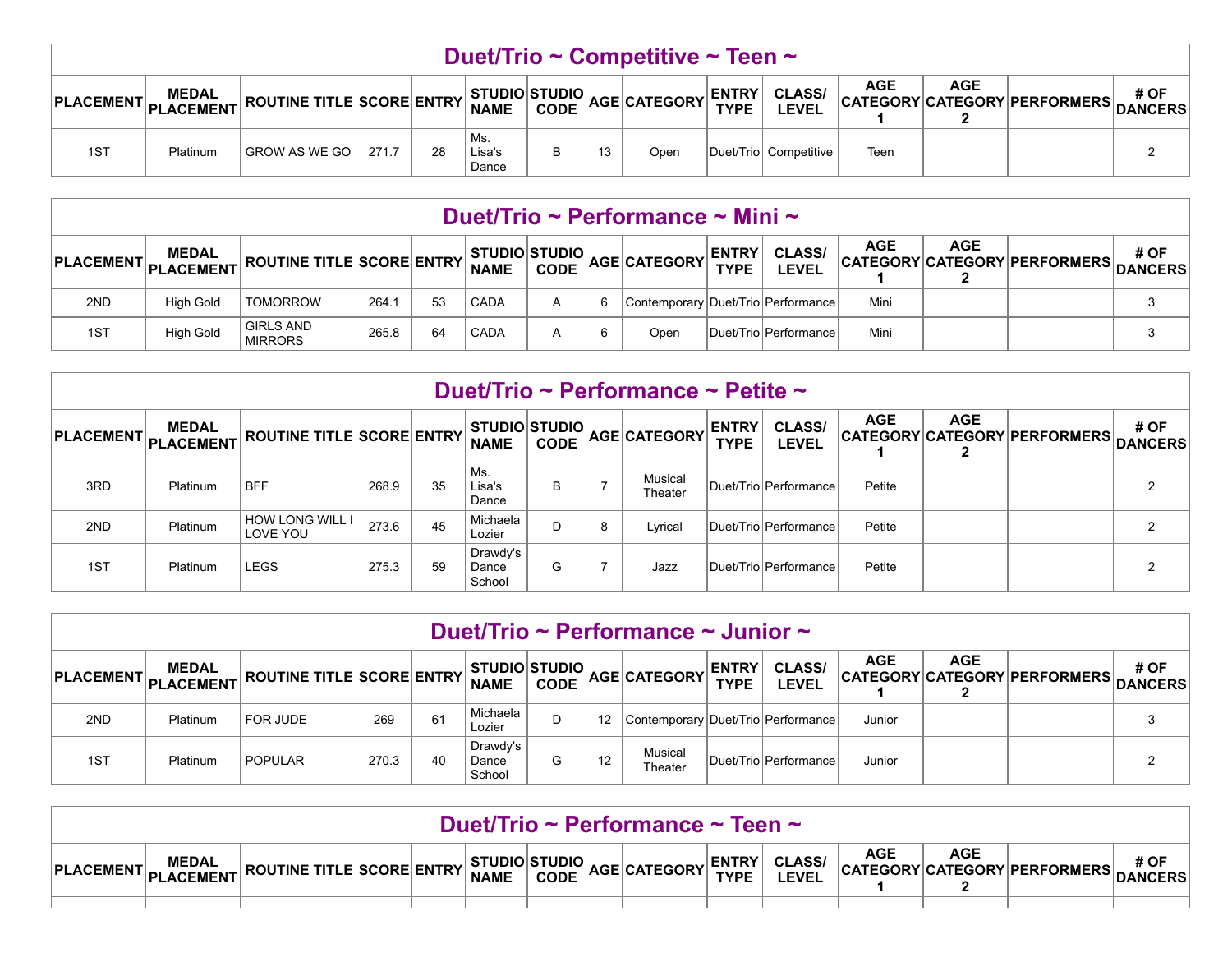| 3RD | Platinum | <b>TOXIC</b> | 268.2 | $\mathbf b$ | Drawdy's<br>Dance<br>School | G | 13 | Contemporary   Duet/Trio   Performance |                        | Teen |  |  |
|-----|----------|--------------|-------|-------------|-----------------------------|---|----|----------------------------------------|------------------------|------|--|--|
| 2ND | Platinum | SAIL         | 269.1 | 25          | Drawdy's<br>Dance<br>School | G | 14 | Contemporary Duet/Trio Performance     |                        | Teen |  |  |
| 1ST | Platinum | HUMAN        | 271.1 |             | Drawdy's<br>Dance<br>School | G | 14 | Open                                   | Duet/TriolPerformancel | Teen |  |  |

## **Small Group ~ Competitive ~ Junior ~**

| PLACEMENT PLACEMENT K' | <b>MEDAL</b>  | ROUTINE TITLE SCORE ENTRY |       |    | STUDIO STUDIO <br><b>NAME</b> |   |                | CODE AGE CATEGORY ENTRY |                | <b>CLASS/</b><br><b>LEVEL</b> | <b>AGE</b> | <b>AGE</b> | CATEGORY CATEGORY PERFORMERS DANCERS | # OF |
|------------------------|---------------|---------------------------|-------|----|-------------------------------|---|----------------|-------------------------|----------------|-------------------------------|------------|------------|--------------------------------------|------|
| 2ND                    | Platinum      | <b>GLORY</b>              | 274.3 | 58 | Ms.<br>Lisa's<br>Dance        |   | 11             | Acro                    | Small<br>Group | Competitive                   | Junior     |            |                                      |      |
| 1ST                    | High Platinum | <b>REPEAT UNTIL</b>       | 283.8 | 33 | Ms.<br>Lisa's<br>Dance        | В | 1 <sup>1</sup> | Contemporary            | Small<br>Group | Competitive                   | Junior     |            |                                      |      |

|                                                                                                                                                                                                                                                                 |          |                 |       |    |      |   |    | Small Group ~ Competitive ~ Senior ~ |                |             |        |  |  |   |
|-----------------------------------------------------------------------------------------------------------------------------------------------------------------------------------------------------------------------------------------------------------------|----------|-----------------|-------|----|------|---|----|--------------------------------------|----------------|-------------|--------|--|--|---|
| <b>AGE</b><br><b>AGE</b><br><b>CLASS/</b><br># OF<br>CODE AGE CATEGORY ENTRY<br><b>MEDAL</b><br>  STUDIO STUDIO  ,<br>CATEGORY CATEGORY PERFORMERS DANCERS<br>$\mathcal{L}_{\bm{\tau}}$ ROUTINE TITLE SCORE ENTRY NAME<br>PLACEMENT PLACEMENT F<br><b>LEVEL</b> |          |                 |       |    |      |   |    |                                      |                |             |        |  |  |   |
| 2ND                                                                                                                                                                                                                                                             | Platinum | <b>RICHES</b>   | 273.5 | 32 | CADA | А | 16 | Open                                 | Small<br>Group | Competitive | Senior |  |  | 6 |
| 1ST                                                                                                                                                                                                                                                             | Platinum | <b>STAND UP</b> | 275.5 |    | CADA | A | 16 | Contemporary                         | Small<br>Group | Competitive | Senior |  |  | 6 |

|                                                                                                                                                                                                                                                                                                                                   |          |                      |       |    |                             |   |   | Small Group ~ Performance ~ Mini ~ |                |             |      |  |  |   |
|-----------------------------------------------------------------------------------------------------------------------------------------------------------------------------------------------------------------------------------------------------------------------------------------------------------------------------------|----------|----------------------|-------|----|-----------------------------|---|---|------------------------------------|----------------|-------------|------|--|--|---|
| <b>AGE</b><br><b>AGE</b><br><b>CLASS/</b><br># OF<br>$\big \texttt{PLACEMENT}\big \texttt{MEDAL}\big \texttt{ROUTIME TITLE}\big \texttt{SCORE}\big \texttt{ENTRY}\big \texttt{NAME}\big \texttt{CODE}\big \texttt{AGE}\big \texttt{CATEGORY}\big \texttt{TYPE}\big \big $<br>CATEGORY CATEGORY PERFORMERS DANCERS<br><b>LEVEL</b> |          |                      |       |    |                             |   |   |                                    |                |             |      |  |  |   |
| 2ND                                                                                                                                                                                                                                                                                                                               | Platinum | <b>SPLISH SPLASH</b> | 267.7 | 2  | Ms.<br>Lisa's<br>Dance      | B | 5 | Character                          | Small<br>Group | Performance | Mini |  |  |   |
| 1ST                                                                                                                                                                                                                                                                                                                               | Platinum | <b>I WANT CANDY</b>  | 268.4 | 12 | Drawdy's<br>Dance<br>School | G | 6 | Jazz                               | Small<br>Group | Performance | Mini |  |  | 6 |

|                   | Small Group ~ Performance ~ Petite ~ |                                                                               |       |   |          |  |  |               |       |             |            |            |                                      |      |
|-------------------|--------------------------------------|-------------------------------------------------------------------------------|-------|---|----------|--|--|---------------|-------|-------------|------------|------------|--------------------------------------|------|
| <b>PLACEMENT,</b> | <b>MEDAL</b><br>PLACEMENT            | $\mathcal{L}$ ROUTINE TITLE SCORE ENTRY STUDIO STUDIO AGE CATEGORY TYPE LEVEL |       |   |          |  |  |               |       |             | <b>AGE</b> | <b>AGE</b> | CATEGORY CATEGORY PERFORMERS DANCERS | # OF |
| 3RD               | Platinum                             | A DREAM IS A                                                                  | 266.3 | 6 | Drawdy's |  |  | <b>Ballet</b> | Small | Performance | Petite     |            |                                      | 9    |